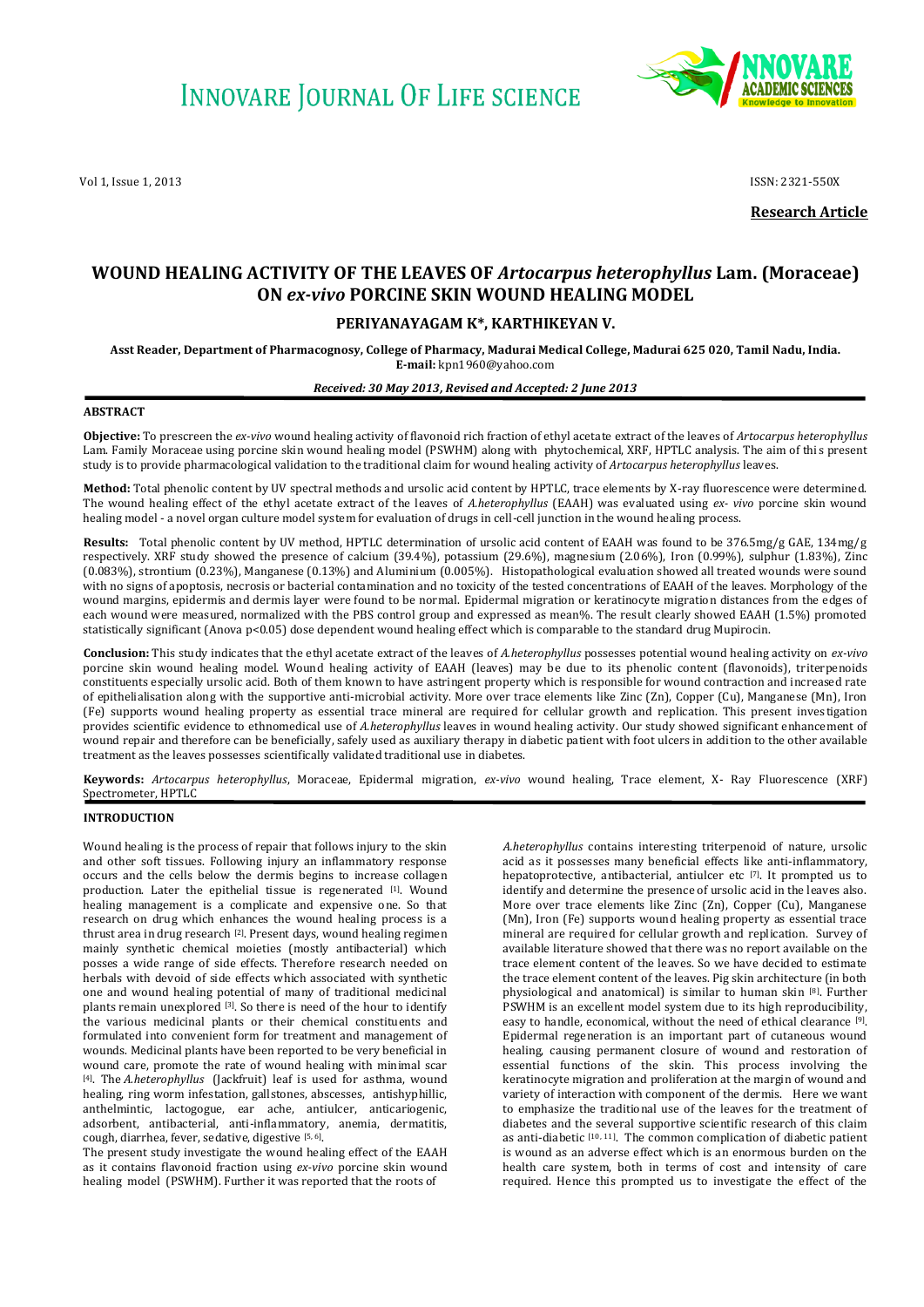flavonoid rich on PSWHM<sup>S</sup> – a novel *ex-vivo* wound healing model. In this model epidermal or keratinocyte migration was measured.

# **MATERIALS & METHODS**

Pig ears (6month old), Biopsy punch (6mm, 3mm); Phosphate Buffer Saline (PBS), 70% ethanol, Hemotoxylin/eosin, Ethyl acetate extract of *A.heterophyllus* leaves (EAAH), Mupirocin ointment. All chemicals used are Sd fine chemicals. For the determination of trace element by X-ray fluorescence Bruker S-4 pioneer and CAMAG HPTLC with win CATS 1.4.3 software, Densitometry TLC scanner (520nm) for HPTLC analysis and CO<sub>2</sub> incubator were used in this experiment.

# **Collection and authentication of the leaves of** *A.heterophyllus*:

The leaves of the healthy *A.heterophyllus* selected for our study was collected from Suchindram, Kanyakumari (Dt), Tamil Nadu. It was identified, and authenticated by Prof. Dr. P. Jayaraman, Director of Plant Anatomy Research Institute, Tambaram, Chennai, Tamil Nadu, India and Dr. Stephen, Taxonomist, Dept. of Botany, The American College, Madurai. A voucher specimen was deposited at the herbarium of Dept. of Pharmacognosy, Madurai Medical College, Madurai, Tamil Nadu, India (PCG-276).

#### **Preparation of extract**:

The leaves were dried at room temperature under shade and powdered, sieved (60mesh) and stored in a well closed container. Extracted with ethyl acetate and filtered, evaporated under vacuum (Rotavapor RII, Buchi). The pale green residue obtained (EAAH) was stored in the refrigerator until further use.

**Preparation of EAAH ointment:** 0.5, 1, 1.5% EAAH ointment was prepared by using simple ointment base IP.

## **Preliminary phytochemical analysis of EAAH**

Preliminary phytochemical screening of EAAH was carried out to identify the presence of various phytoconstituents like flavonoids, sterols, carbohydrates, proteins, tannins, phenolic compounds, alkaloids, volatile & fixed oils, glycosides such as anthroquinone, cardiac, cyanogenetic and isothiocyanate [12-15] .

# **Determination of Total Phenolic Content**

The total phenolic content of extracts was determined by Folin-Ciocalteau method <a>[16]</a>. The extracts were oxidized with Folin-Ciocalteau reagent, and the reaction was neutralized with sodium carbonate. The absorbance of the resulting solution was measured at 760 nm after 20min. Using gallic acid as standard total phenolic content (standard curve was prepared using concentrations 25-50 mg/L) was expressed as mg GA equivalent/L of extract.

# **Elemental analysis by XRF Spectrometer:**

We have quantitatively determined the trace elements present in the *A.heterophyllus* leaves by X-Ray fluorescence spectrometer (XRF) which has the advantage generally being non-destructive, multi elemental, fast & cost effective [17, 18] .

# **Preparation of solid sample:**

Mix equal volume of powder and binder pressed up to 30 ton made into pellet. The binder must be free from contaminant element and low absorption. It must stable under vacuum and irradiation conditions.

# **HPTLC profile of EAAH**

## **Development of HPTLC fingerprint**

## **Instrument**

CAMAG TLC Scanner 3 "Scanner3-070408"S/N 070408(1.41.21) was used for detection and CAMAG Linomat 5 sample applicator was used for the application of the track. Twin trough plate development chamber was used for development of chromatogram. Software Win CATS 1.4.3 was used.

#### **Sample**

The EAAH was dissolved in ethyl acetate to get a concentration of 2mg/ml and 2ul of this solution was used for taking HPTLC fingerprint.

# **Stationary Phase**

Aluminium sheets pre-coated with silica gel Merck G F254, 0.2mm layer thickness were used as the stationary phase.

#### **Mobile phase**

Toluene: Ethyl acetate: Methanol (7:2:1) was used as the mobile phase for development of chromatogram. The mobile phase was taken in a CAMAG twin trough glass chamber.

#### **Detection wavelength**

The developed plates were examined at wavelength 520nm in Densitometry TLC scanner 3. The TLC visualization, 3D display of the finger print profile and peak display at 520nm.

#### **Effect of EAAH leaves on** *ex-vivo* **Porcine skin wound healing model** [19]

Wound healing evaluated by *ex-vivo* porcine skin wound healing model (PSWHM). Porcine (6 months old) ears were obtained from the local slaughter house were washed with PBS and disinfected with 70% ethanol. Circular porcine skin (6mm diameter) taken out from the inner side of the ear by using sterile circular biopsy punch. Subsequently on the excised portion small circular wound (3mm) diameter) was made by using sterile circular biopsy punch. Epidermis and upper dermis was removed from the centre for making the wound under sterile conditions. The PSWHMs were divided into five groups (n=6). 0.5%, 1%, 1.5% test drug (EAAH) ointment, standard drug (Mupirocin) 2% ointment treated and immersed in PBS along with control in triplicate. The PSWHMs kept in CO2 incubator at 37°C for 2 days. Histopathological evaluation was done after staining with hematoxylin / Eosin. The migration was normalized with the PBS group and expressed as mean % ± SE. statistical analysis was performed using one way analysis of variance (ANOVA). p value 0.01 was considered to be statistically significant.

## **RESULT**

Preliminary phytochemical screening of EAAH leaves showed the presence of flavonoids, sterols, carbohydrates, proteins, tannins, phenolic compounds and absence of alkaloids, volatile & fixed oils, glycosides like anthroquinone, cardiac, cyanogenetic and isothiocyanate.

The total phenolic content of EAAH was found to be 376.5mg/g.

Trace element content by XRF analysis showed the presence of Calcium (39.4%), Potassium (29.6%), Magnesium (2.06%), Iron (0.99%), Sulphur (1.83%), Zinc (0.083%), Strontium (0.23%), Manganese (0.13%) and Aluminium (0.005%).

HPTLC analysis of EAAH contains 134mg/g of ursolic acid (Figure 1&2, Table 1).

Histopathological evaluation showed all treated wounds were sound with no signs of apoptosis, necrosis or bacterial contamination and no toxicity of the tested concentrations of EAAH of the leaves. Morphology of the wound margins, epidermis and dermis layer were found to be normal. Epidermal migration or keratinocyte migration distances from the edges of each wound were measured, normalized with the PBS control group and expressed as mean%. Measurement of epidermal migration distances from the wound showed EAAH (1.5%) statistically significant (Anova, p<0.05) dose dependent wound healing effect which is comparable to the standard drug Mupirocin (Figure 3 & 4).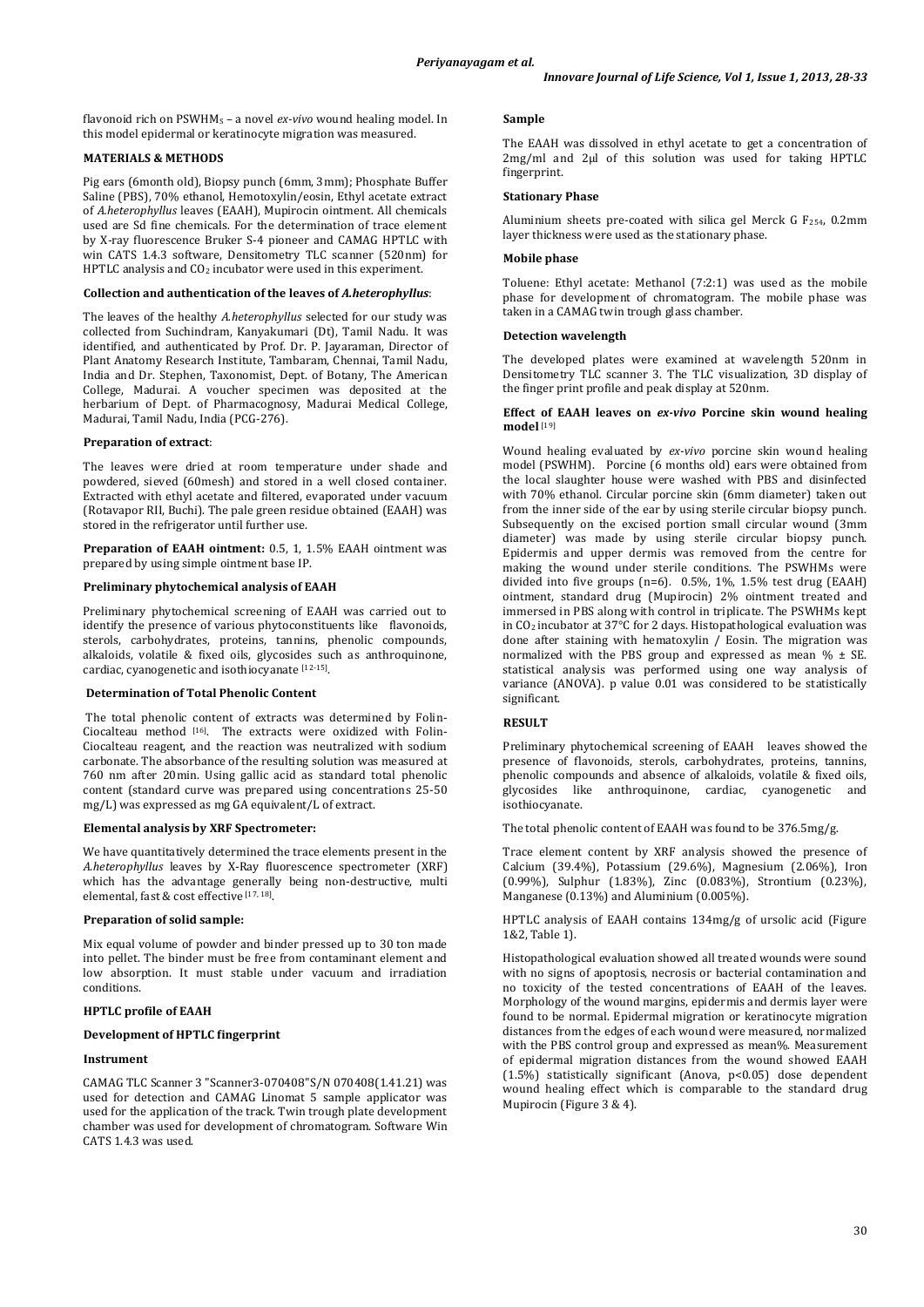

**Table 1: R<sup>f</sup> value and area of separated compounds**

|       | @520nm                      |                |            |         |
|-------|-----------------------------|----------------|------------|---------|
| S. No | <b>R</b> <sub>f</sub> Value |                | AREA (AU)  |         |
|       | <b>TRACK</b>                |                |            |         |
|       | <b>STD</b>                  | <b>Extract</b> | <b>STD</b> | Extract |
| 1     |                             | 0.10           |            | 781.2   |
| 2     |                             | 0.15           |            | 1369.7  |
| 3     |                             | 0.23           |            | 1063.7  |
| 4     |                             | 0.28           |            | 1286.5  |
| 5     |                             | 0.31           |            | 428.3   |
| 6     |                             | 0.38           |            | 1813.0  |
| 7     |                             | 0.42           |            | 801.7   |
|       |                             | 0.50           |            | 1748.4  |
|       | 0.62                        | 0.63           | 9451.7     | 2534.1  |
|       |                             | 0.72           |            | 1649.0  |
|       |                             | 0.82           |            | 2308.4  |
|       |                             | 0.88           |            | 211.7   |
|       |                             | 0.93           |            | 612.9   |



**Figure 3: Effect of the EAAH leaves on** *ex-vivo* **porcine skin wound healing model**



**STANDARD**

**Figure 2: Co-HPTLC profile of EAAH showing the presence of Ursolic acid 3D display**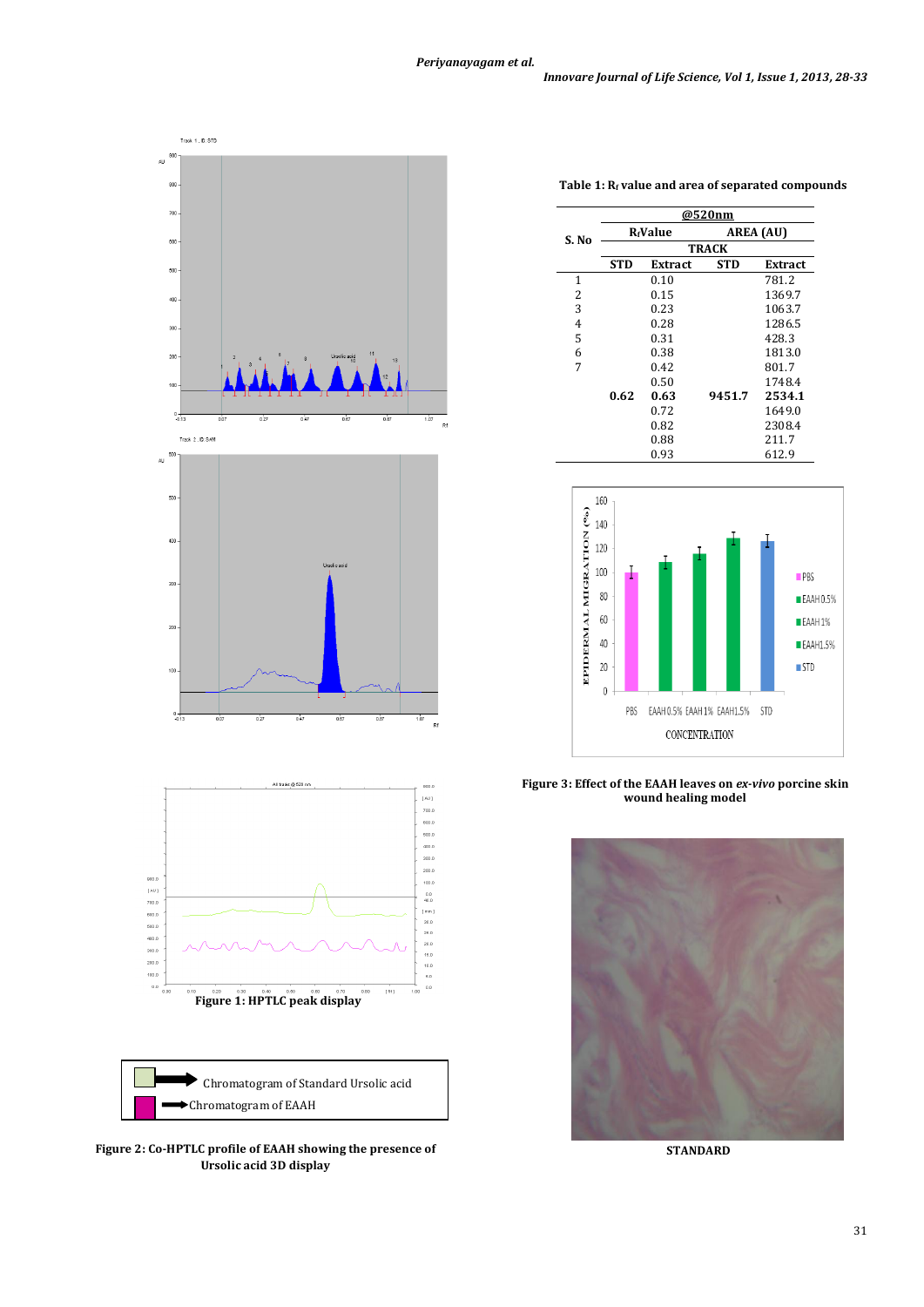

**Figure 4: Histology showing epidermal layer migration of PSWHMS**

## **DISCUSSION**

Wound healing is a dynamic and complex process in which the tissue layer of damaged tissue & cellular structure are restored into its normal state as closely as possible [20]. Basically healing is the natural body process of regenerating dermal and epidermal tissue  $[21]$ . So rapid healing of wound needed to provide suitable conditions that can regenerate the damaged tissue  $[22]$ . In recent years, phytochemical constituents of plants with varied pharmacological, physiological and biochemical activities have received attention. Studies have shown that *A.heterophyllus* contains many classes of compounds such as flavonoids, volatile acids, sterols and tannins [6] . Antibacterial activity [23], anti cariogenic [24], hypoglycaemic [10, 11], anti cancer, α-amylase inhibitory, anti asthmatic, anti syphilic, vermifuge, lactogogue, analgesic, anti ulcer activities of leaves of *A.heterophyllus* have also been reported<sup>[25]</sup>. Plant phenolics act as primary anti-oxidants or free radical scavangers [26]. Lipid peroxidation is an important process in burns, wounds and skin ulcers. Collagen fibrils viability increases by inhibiting lipid peroxidation which cause increases the strength of collagen fibres. Finally prevents cell damage and promotes DNA synthesis [27, 28]. Therapeutic potential phenolic compounds like anti-infective, antiinflammatory as well as wound healing by decreasing lipid peroxidation which improve vascularity, increase collagen synthesis and promotes cross linking of collagen [29]. In our study it was found out that EAAH contains 376.5mg/g phenolic content. It was observed that the root of *A.heterophyllus* contains beta sitosterol, ursolic acid, betulinic acid, cycloartenone and artoflavanone [5] . Ursolic acid and oleanolic acid are pentacyclic triterpenoids that are present in many medicinal herbs and other plants. It was reported that they are anti-inflammatory, hepatoprotective, analgesic, cardiotonic, etc. [7] . It prompted us to find out the presence of ursolic acid in the leaf of *A.heterophyllus*. In our investigation ursolic acid was found out that EAAH contains 134 mg/g of ursolic acid. Flavanoids, triterpenoids (ursolic acid) known to have astringent property which is responsible for wound contraction and increased rate of epithelialisation along with the supportive anti-microbial activity [30]. Mineral contents of various medicinal plants correlated with their therapeutic action by numerous studies [31, 32]. Trace elements are considered the "inorganic switches" in various medicinal systems. This concept has gained ground in Ayurveda and the traditional Indian medicinal systems [33]. More over trace elements like Zinc (Zn), Copper (Cu), Manganese (Mn), Iron (Fe) supports wound healing property as they are required for cellular growth and replication [34]. Zinc plays essential role in protein and collagen synthesis, tissue growth and healing [35]. Iron plays a role in collagen production by providing oxygen to the site of the wound [36] . Copper accelerates wound closure with more hyper

proliferative epithelial tissue and density of the cells in the granulation layer is high through Vascular Endothelial Growth Factor (VEGF) expression [37]. From the reports it is assumed that the higher trace elements content reported in XRF analysis might have also enhance the wound healing property. It is assumed that this effect may be due to the phenolic content, ursolic acid and the influence of Zinc, iron, copper, manganese content and antioxidant activity. The present finding provides scientific evidence to ethnomedical properties of *A.heterophyllus* leaves used in wound healing. Here we want to emphasize the traditional use of the leaves for the treatment of diabetes and the several supportive scientific research of this claim as antidiabetic [10, 11]. The common complication of diabetic patient is wound as an adverse effect which is an enormous burden on the health care system, both in terms of cost and intensity of care required.

## **CONCLUSION**

Our study showed significant enhancement of wound repair and therefore can be beneficially, safely used as auxiliary therapy in diabetic patient with foot ulcers in addition to the other available treatment. Further investigations are needed with purified constituents to understand the complete mechanism of wound healing process.

#### **Conflict of interest statement:**

We do not have any conflict of interest.

#### **ACKNOWLEDGEMENT**

We thank Mr. Ramasamy, Technical officer, Central Instrumentation Facility, Pondicherry University, Pondicherry for XRF study. Mr. P. Ramesh, Senior Technician, Vinayaka Mission Hi-tech laboratory, Salem- 308, Tamil Nadu, India. for technical assistant in laboratory work.

#### **REFRENCES**

- 1. Vijay L, Kumar U. Effect of *Moringa oleifera* Lam. on normal and dexamethasone suppressed wound healing. Asian Pac J Trop Biomed 2012; 2(1): S219-23.
- 2. Ghosh P, Kandhare AD, Gauba D, Raygude KS, Bodhankar SL. Determination of efficacy, adverse drug reactions and cost effectiveness of three triple drug regimens for the treatment of *H. pylori* infected acid peptic disease patients. Asian Pac J Trop Biomed 2012; 2(2):S783- 89.
- 3. Gavimath CC, Sudeep HV, Sujan Ganapathy PS, Padmalatha Rai S, Ramachandra YL. Evaluation of wound healing activity of *Butea Monosperma* Lam. Extracts on rats. Pharmacology online 2009; 2: 203-216.